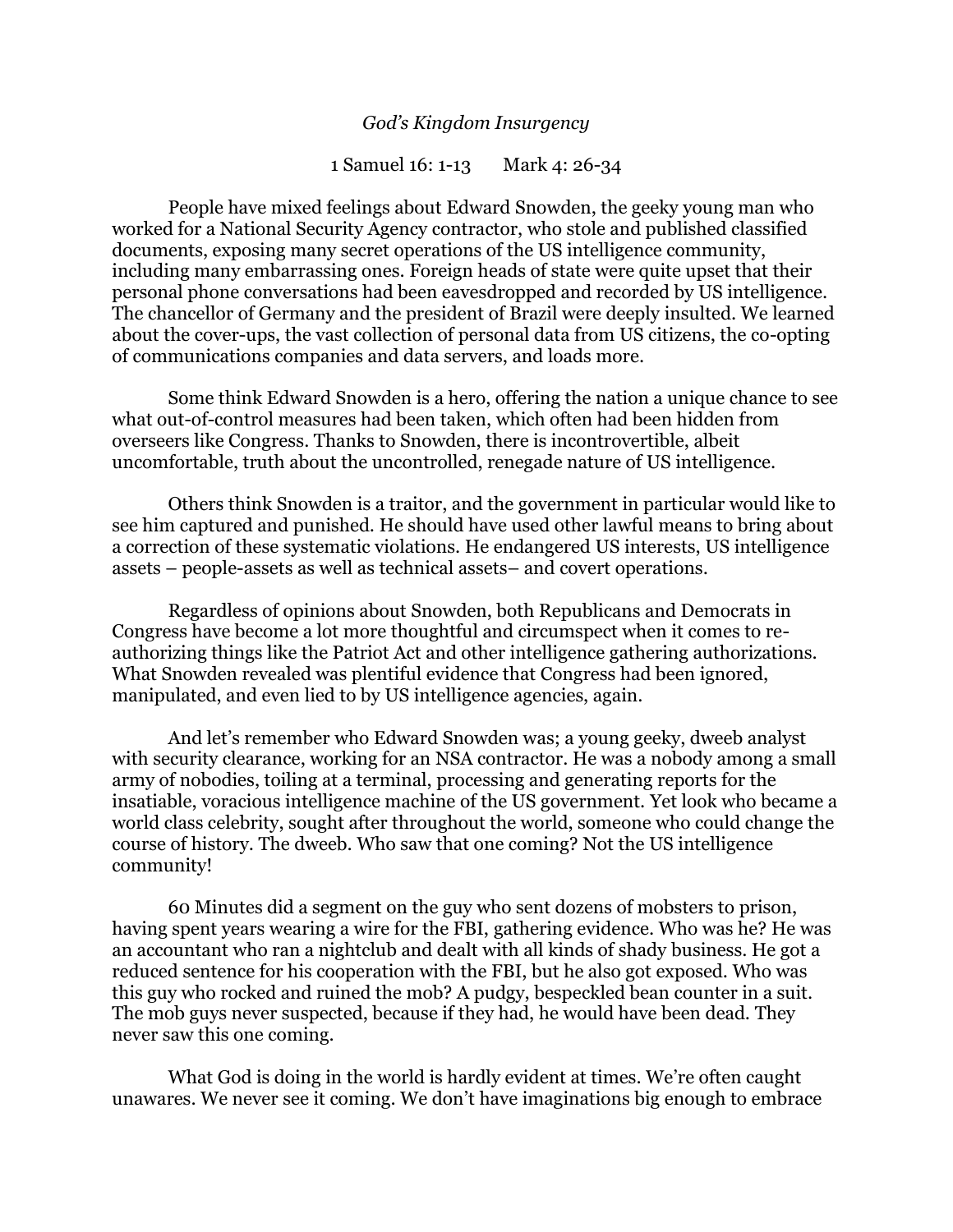the vision, the grace, the majesty, the beauty, or the love of God. We hear this business that God is busily conducting in secret, on the sly, undercover, unbeknownst to the people in the know. It's a subversive routine reflecting the kingdom's quiet insurgency occurring all around the players.

In the reading from First Samuel, we hear once again the familiar story of choosing a new king. The failures of the first king over God's people, of Saul, are painfully obvious for all. God is well in front of the curve, moving to identify the replacement, the next king. God brings his word to Samuel and charges him with the task of anointing the next king.

Clearly, God is out ahead of the curve, way ahead of Samuel who protests: *How can I go? If Saul hears about this, he'll kill me!* God has a solution; 'You lie a little.' God says: *Take a heifer with you, and say, "I have come to sacrifice to the Lord." Invite Jesse to the sacrifice, and I'll show you whatcha do; and you anoint for me the one I name*. *Capiche?'* Even commentators evade the obvious, that God is helping Samuel in a deceit, in a lie. They slide around with this God-lying business like it's a greased pig. God tells Samuel to lie; get over it.

Samuel heads off to Bethlehem, probably wondering what he's going to say when someone asks why he came to Bethlehem of all places to make a 'sacrifice to the Lord.' Fortunately, the elders in Bethlehem are too scared to see the important guy from Jerusalem coming to their town to ask any question than, *Do you come in peace?* He says yes, and tells them the line about coming there 'to make a sacrifice unto the Lord.' True, it isn't a lie; there will be a sacrifice made to the Lord once the next king has been anointed, but he does omit the primary mission of finding the next king.

Next comes the beauty pageant. All of Jesse's mature sons are lined up, one better looking, stronger looking, bearing more regally than the next. Easy peasy, Samuel thinks. He checks out the first stud, thinking, 'Surely this is the one.' Not so, says the Lord God. *Do not look on his appearance or on the height of his stature, because I have rejected him; for the Lord does not see as mortals see; they look on the outward appearance, but the Lord looks on the heart.*

None of the sons in the lineup are approved by God. What now? Samuel asks, *Is this all of your sons?* There's the surprise kid, shepherd boy out with the sheep. Get him! says Samuel.

The Lord looks on the heart, not the appearance, remember? And the text says of young David, *Now David was ruddy, and had beautiful eyes, and was handsome*. Clearly the editor of the text didn't pick up on the little nuance of what God was looking for since no mention is made of his heart, his spirit, his devotion – nothing.

The point is that God confounds what passes as popular (and therefore correct, proper, standard, official) opinion. The important one is not the obvious choice. The important one is the one you never suspected. The one who will change everything is right in front of you. As you dwell on that realization that God uses the one whom God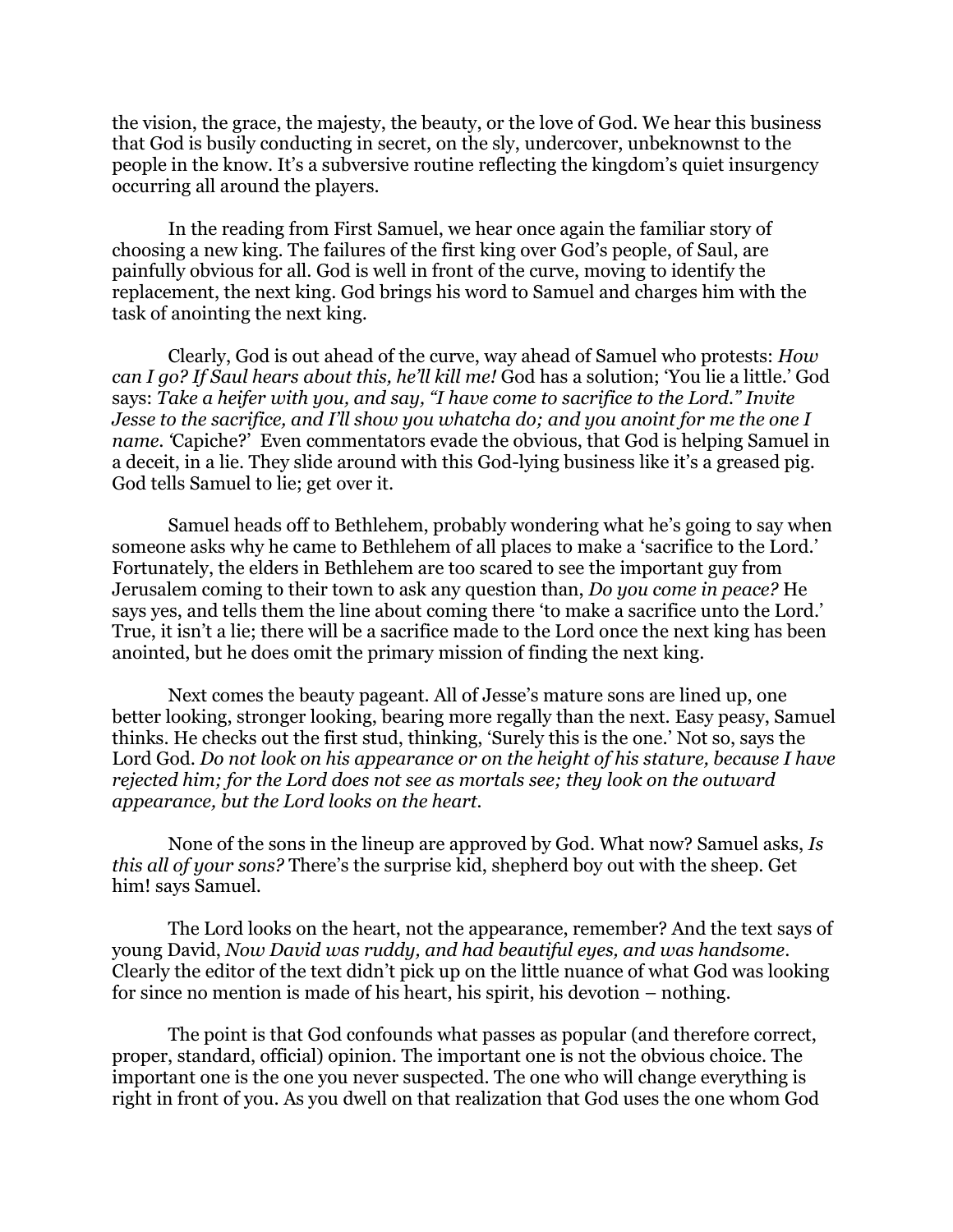wants, and it could be anybody when you think about it, then you also realize that the one whom God would call to change everything could be you … it is you. No, really, it *is*  you. You are God's secret agent, a witness to the insurgency of the Kingdom that seeks to bring love, life, hope and peace into the sinful, deadly, limited, despairing world. You are God's secret agent, God's secret weapon.

This is very helpful to know when we come to read the two similar parables in Mark 4. Each one refers to the kingdom of God. We must be careful to remember the phrasing of the question because that sets the cont6ext. Both questions seek to describe the kingdom of God.

Here's the first one: *The kingdom of God is like someone who may scatter seed on the ground, and would sleep and rise night and day, and the seed would sprout and grow, though he does not know how*. Let's note right off that this is somebody, not a sower, not a farmer, not someone who is acting purposefully like they expected *anything* to happen. This is Jack. He's a jerk. He hasn't done much of anything, doesn't know much of anything, and therefore no one expects much of anything from Jack. But Jack gets this special bean or seed. Jack drops the bean on the ground and, being a jerk, walks off and forgets about it. He goes to bed, wakes up, and – boom! – there is this massive awesome beanstalk that has grown overnight. He didn't do anything because he's a jerk and wouldn't know what to do. Incredibly, this gigantic beanstalk has grown, and it's a sure bet that Jack has no idea how it happened, and did nothing to make it happen. Does this story sound at all familiar?

This is what the kingdom of God is like, right? It doesn't describe any particular qualities of the kingdom of God; that happens in other places in the gospel. This is how the kingdom of God appears and manifests itself. It starts in this insignificant way, and – wham! – overnight (it seems) there has been this remarkable thing that has happened and it's pointless to try figuring out how it happened. It describes the insurgency of God's kingdom. And suddenly, it's gone from seed to harvest-ready, the time of fulfillment. Just remember, Jack, the jerk, was asleep through the whole thing and only woke up when the work of the kingdom was finished. Sleep wisely, my friend.

Here's the second one, still working on the Kingdom of God, still working on the theme of seed. *With what can we compare the kingdom of God, or what parable will we use for it? It is like a mustard seed, which, when sown upon the ground, is the smallest of all the seeds on earth; yet when it is sown it grows up and becomes the greatest of all shrubs, and puts forth large branches, so that the birds of the air can make nests in its shade.* 

The emphasis here is on the very tiny nature of the mustard seed. Frankly, it doesn't typically grow into much of a plant. It may grow to 6-7 feet tall, but it's rather wispy and couldn't support much of anything. To suggest that it grew large branches that could support birds certainly doesn't describe a mustard plant. Tiny birds perhaps could be supported, but the whole parable seems a bit off. The greatest shrub? It doesn't quite follow the outstanding nature of the preceding parable.